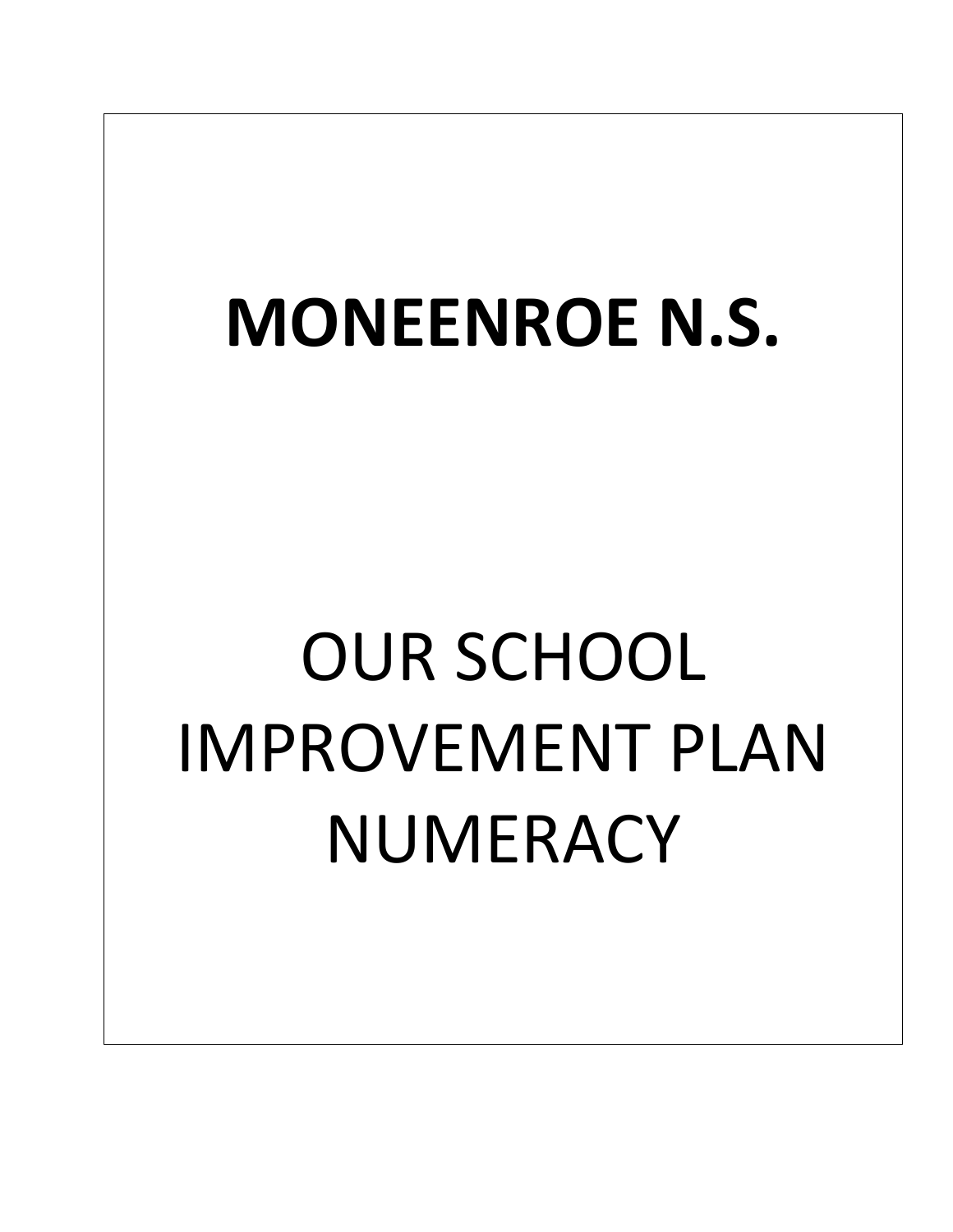| Summary of areas requiring<br>improvements                                                     | Assessment<br>Communication with parents<br><b>Tables</b><br>problem solving<br>Maths importance                                                                                                                                                                                                                                                                                                                                                                                                                                                    |
|------------------------------------------------------------------------------------------------|-----------------------------------------------------------------------------------------------------------------------------------------------------------------------------------------------------------------------------------------------------------------------------------------------------------------------------------------------------------------------------------------------------------------------------------------------------------------------------------------------------------------------------------------------------|
| Improved targets (related to pupils<br>achievement)                                            | That pupils in the middle and senior<br>classroom will begin to demonstrate<br>observable improvements in problem<br>solving.<br>By the end of second class, all pupils will<br>know the addition and subtraction tables.<br>By the end of 4 <sup>th</sup> class, all pupils will know<br>up as far as their ten times tables.<br>By the end of Senior Infants, all pupils will<br>know the story of numbers $1 - 10$ .<br>That there is a recognizable improvement<br>in certain childrens' attitudes towards<br>maths lessons and maths homework. |
| Required action (related to<br>teaching and learning that will<br>help to achieve the targets) | All teachers will administer monthly and<br>termly tests to assess pupils attainment of<br>new maths concepts.<br>Information and methodologies about how<br>to undertake certain sums will be given to<br>parents when new maths topics are being<br>taught.<br>All teacher designed test scores will be<br>communicated to parents via meetings,<br>diary or signing of homework journal, test<br>copy.<br>More time will be dedicated to structured<br>problem solving lessons in the senior<br>classroom.<br>A set amount of time - 10 minutes  |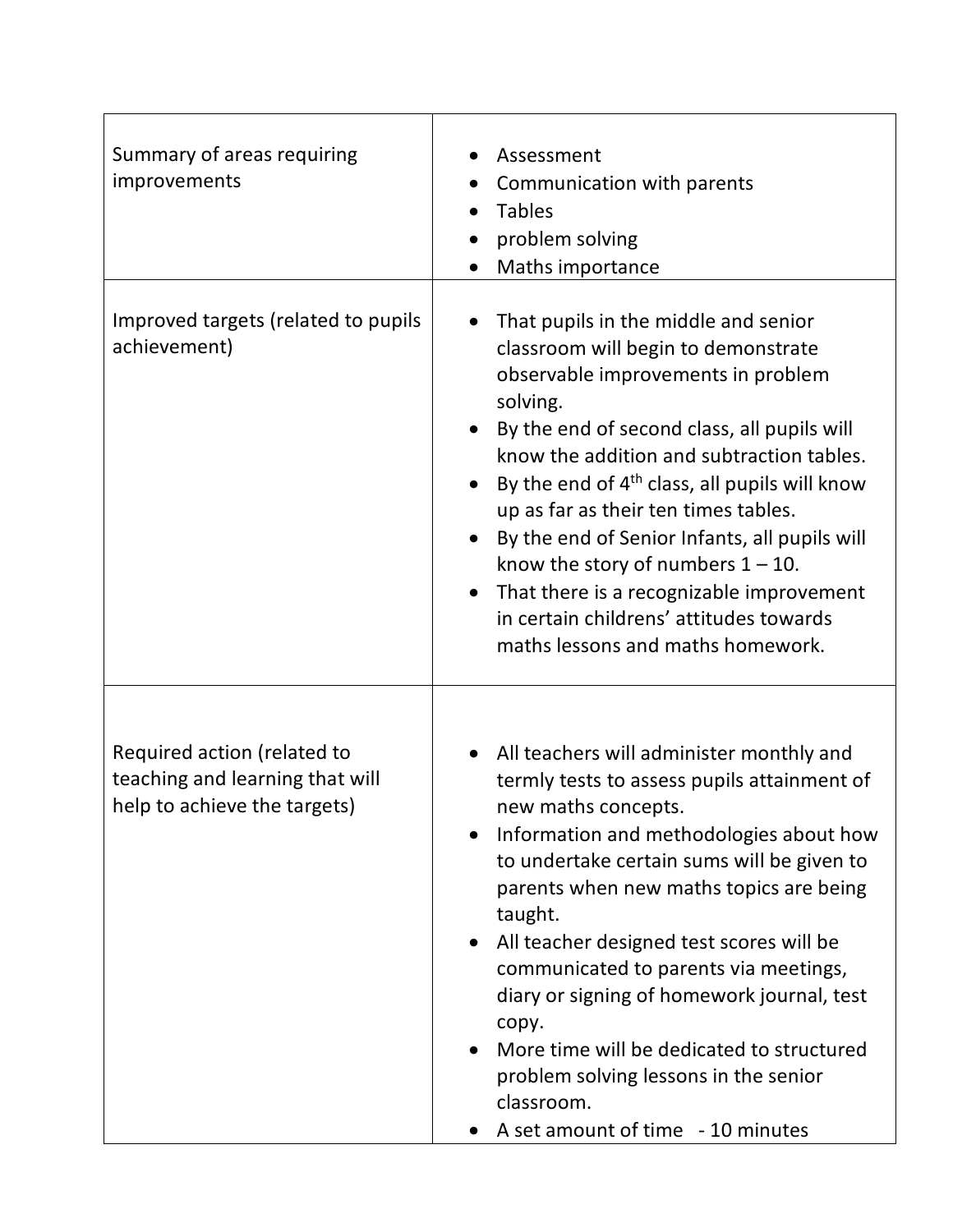|                                         | will be dedicated daily to the learning of<br>tables in $1^{st}$ , $2^{nd}$ , $3^{rd}$ and $4^{th}$ class.<br>All pupils from $1st$ to $6th$ class will undertake<br>weekly tables tests.<br>Children who are struggling in weekly tables<br>tests will receive additional support outside<br>of the classroom in a small group setting.<br>Our school will have a maths week annually<br>during the 2 <sup>nd</sup> /3 <sup>rd</sup> week in October. Each<br>teacher will source suitable puzzles, fun<br>facts, games, maths trail, interactive maths,<br>etc., to be included in the Maths Week<br>folder to promote enjoyment of maths.<br>Pupils in Junior and Senior Infants will<br>undertake termly assessments from the<br>maths scheme and other teacher designed<br>tests throughout the year. |
|-----------------------------------------|------------------------------------------------------------------------------------------------------------------------------------------------------------------------------------------------------------------------------------------------------------------------------------------------------------------------------------------------------------------------------------------------------------------------------------------------------------------------------------------------------------------------------------------------------------------------------------------------------------------------------------------------------------------------------------------------------------------------------------------------------------------------------------------------------------|
| Persons responsible                     | All teachers in the school, parents and<br>school secretary.                                                                                                                                                                                                                                                                                                                                                                                                                                                                                                                                                                                                                                                                                                                                               |
| Timeframe for action                    | Starting in full after Halloween break<br>(November 2014)                                                                                                                                                                                                                                                                                                                                                                                                                                                                                                                                                                                                                                                                                                                                                  |
| Success criteria/measurable<br>outcomes | All pupils from $1^{st}$ to $6^{th}$ class will undertake<br>Sigma-T tests in May of the school year.<br>Detailed attainment questionnaires will be<br>completed by parents in June 2015<br>regarding the child's ability to complete<br>certain maths tasks.<br>Results of all weekly, monthly and termly<br>tests will be communicated to parents and<br>signed by parents. (diary, test copy).<br>Noticeable improvement will be expected                                                                                                                                                                                                                                                                                                                                                               |